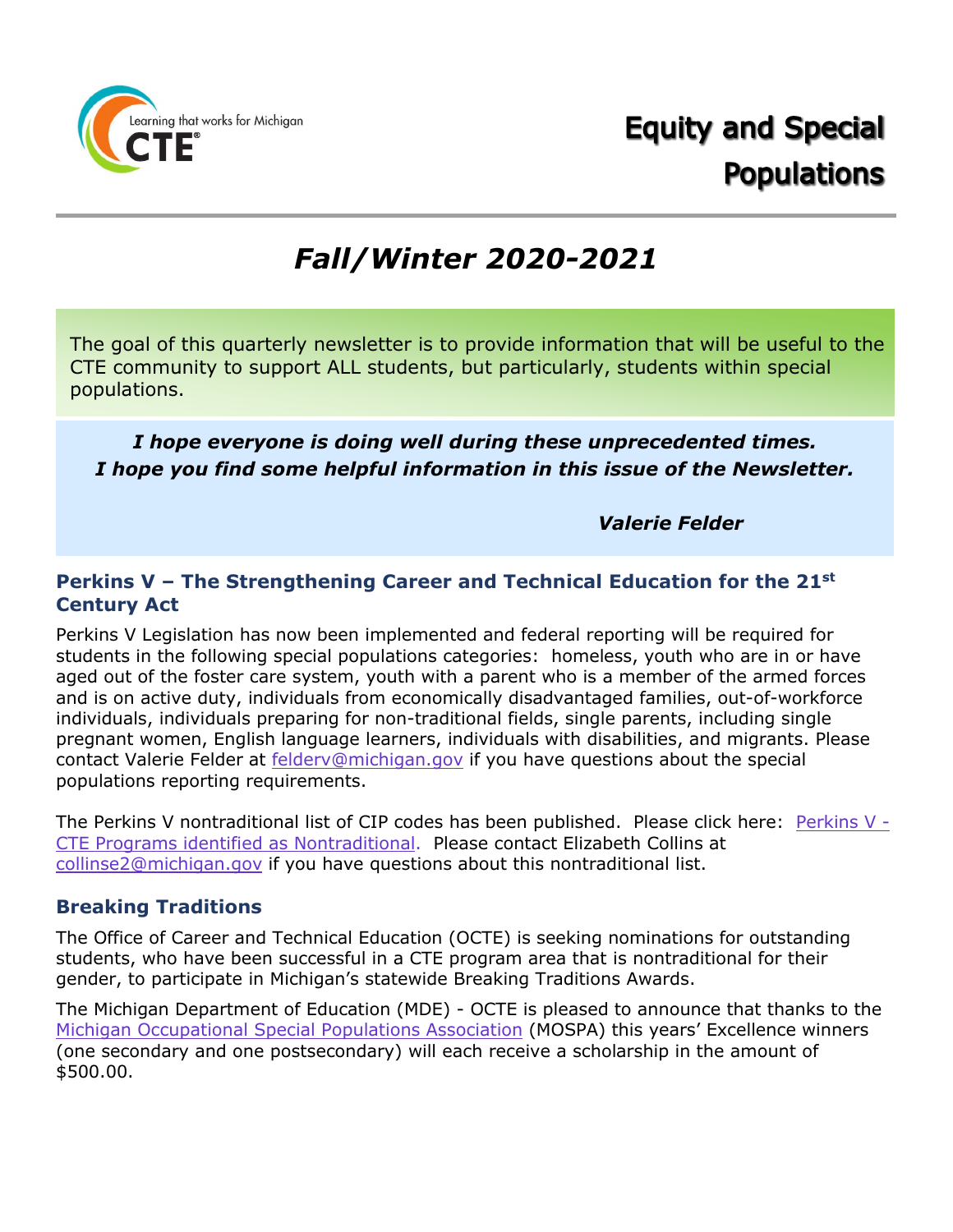# **Page 2 of 3**

The application can be found on the [OCTE website.](https://gcc01.safelinks.protection.outlook.com/?url=https%3A%2F%2Flnks.gd%2Fl%2FeyJhbGciOiJIUzI1NiJ9.eyJidWxsZXRpbl9saW5rX2lkIjoxMDMsInVyaSI6ImJwMjpjbGljayIsImJ1bGxldGluX2lkIjoiMjAyMTAxMDQuMzI3NjkxMjEiLCJ1cmwiOiJodHRwczovL2djYzAxLnNhZmVsaW5rcy5wcm90ZWN0aW9uLm91dGxvb2suY29tLz91cmw9aHR0cHMlM0ElMkYlMkZ3d3cubWljaGlnYW4uZ292JTJGZG9jdW1lbnRzJTJGbWRlJTJGMjAyMV9CVEFfQXBwbGljYXRpb24tQURBXzcwODAzMV83LmRvY3gmZGF0YT0wNCU3QzAxJTdDbWFydGluZXpqOSU0MG1pY2hpZ2FuLmdvdiU3QzUwNDg3ZGMzM2NjYTRkZTQyZGVhMDhkOGIwYmI4ZmRhJTdDZDVmYjcwODczNzc3NDJhZDk2NmE4OTJlZjQ3MjI1ZDElN0MwJTdDMCU3QzYzNzQ1MzY2NzIxMzA0NDU5MyU3Q1Vua25vd24lN0NUV0ZwYkdac2IzZDhleUpXSWpvaU1DNHdMakF3TURBaUxDSlFJam9pVjJsdU16SWlMQ0pCVGlJNklrMWhhV3dpTENKWFZDSTZNbjAlM0QlN0MxMDAwJnNkYXRhPVRqRWo1VDd5dGpZMERuYVl4b0V0NzdPOG51WVFaSFNRJTJGd05TbVJsSjdzUSUzRCZyZXNlcnZlZD0wIn0.UvcpRVpvXC89OnNW4nYjEMPwOmhGq4VdFG1w4yYku04%2Fs%2F270211648%2Fbr%2F92616515225-l&data=04%7C01%7Cfelderv%40michigan.gov%7C2487e70deff94a4d972d08d8b0cb884b%7Cd5fb7087377742ad966a892ef47225d1%7C0%7C0%7C637453735504331889%7CUnknown%7CTWFpbGZsb3d8eyJWIjoiMC4wLjAwMDAiLCJQIjoiV2luMzIiLCJBTiI6Ik1haWwiLCJXVCI6Mn0%3D%7C2000&sdata=Jt1jSW1I6c%2Fq4xXlaXn9OlRZJ9Uuk55z3PeE1aLmuJo%3D&reserved=0) Instructions for submission can be located within the application.

The deadline is **February 15, 2021.** An awards ceremony will be held in Lansing in May 2021, if COVID-19 guidelines allow. If not, there will be a virtual ceremony. If you have any questions, please contact Elizabeth Collins at [collinse2@michigan.gov](mailto:collinse2@michigan.gov) or Jackie Martinez at [martinezj9@michigan.gov.](mailto:martinezj9@michigan.gov)

# **Professional Development**

# **WASHTENAW COMMUNITY COLLEGE**

On Thursday, September 24, 2020, Washtenaw Community College (WCC) hosted its first CTE virtual roundtable discussion. Guests included high school counselors, WCC faculty, and staff. Over 100 guests joined the virtual platform to learn about local and national best practices and resources to support students who are interested in Career and Technical Education (CTE) programs. Presenters included academic occupational deans, partners from the State of Michigan, and representatives from both TRENDS and MOSPA, just to name a few. There were even breakout sessions which included the following: Health and Wellness Tips, K-12 Partnerships and Recruitment, How Apprenticeships Work, and an Academic Advisors Roundtable. High school counselors in attendance received SCECH hours and WCC faculty and staff also had an opportunity to receive professional development credit. Anthony Webster, the CTE Student Success Specialist at WCC, spearheaded this event along with a committee of WCC staff members.

# **MICHIGAN OCCUPATIONAL SPECIAL POPULATIONS ASSOCIATION**

#### **MOSPA is proud to announce the 2020 MOSPA award winners. The selection and announcement of the winners were delayed due to COVID-19.**

- Post -Secondary: Cara Blaim- Lapeer Ed Tech
- Secondary Professional: Kelly Ross ITnet Lapeer Ed Tech
- Secondary Support Staff: Dena Sullivan Lapeer Ed Tech
- Secondary Student: Damian Brooks Wexford Missaukee Career Technical Center's Digital Media Production
- Community: Memorial Health Care Lynn Freeman and Tina Coffman Shiawassee

The 2021 MOSPA Conference will be held virtually on Friday, May 7, 2021. Please block off your calendars and make plans to attend. The conference will be split into two parts. Part I : 9:00 am -12:00 pm and Part II: 1:00 pm - 3:30 pm. Please click on the following link for more details: [MOSPA 2021](https://mospaonline.org/state-conference)